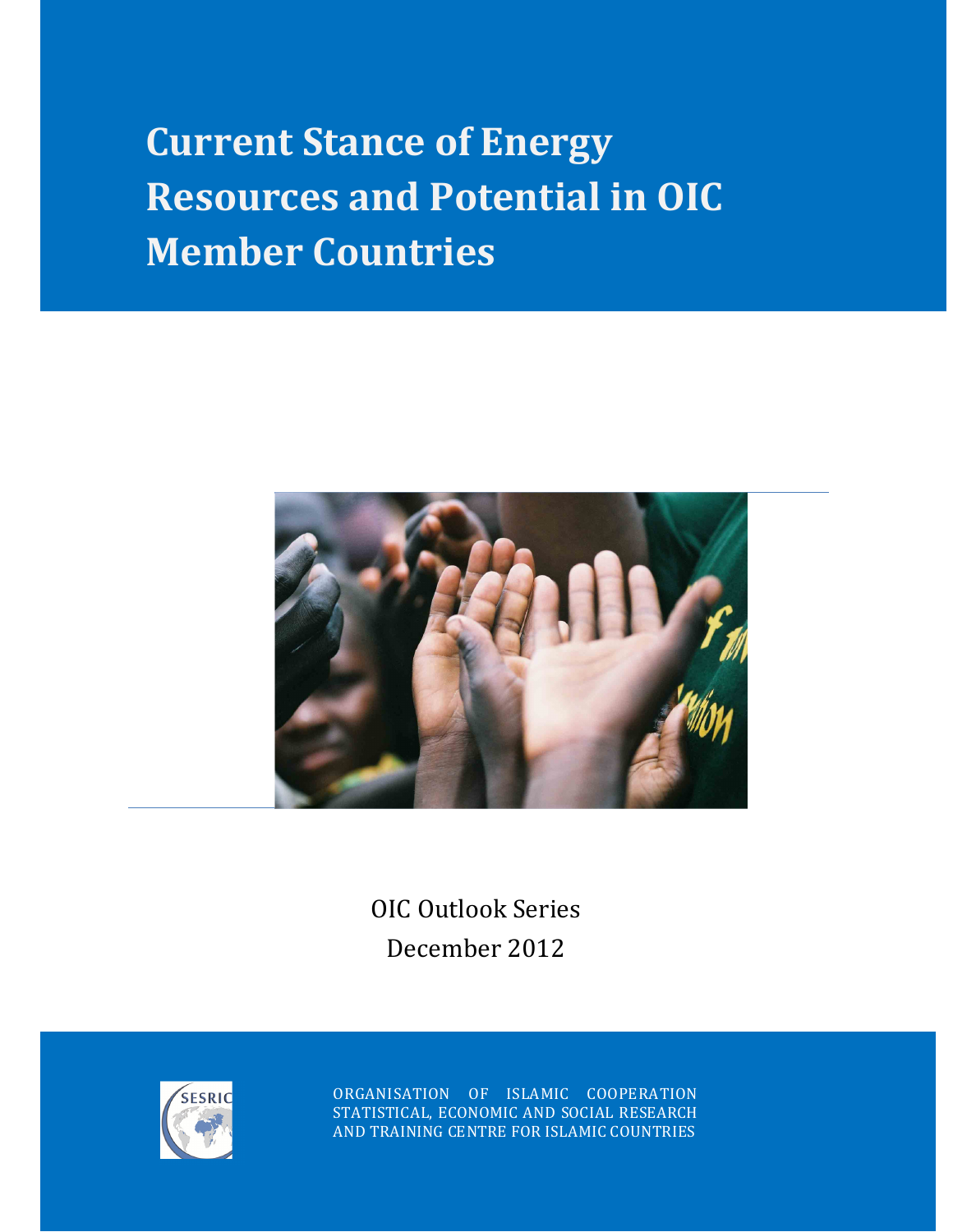ORGANISATION OF ISLAMIC COOPERATION

STATISTICAL, ECONOMIC AND SOCIAL RESEARCH AND TRAINING CENTRE FOR ISLAMIC COUNTRIES (SESRIC)

OIC Outlook Series

# Current Stance of Energy Resources and Potential in OIC Member Countries

December 2012



**SESRIC**  Kudüs Caddesi No: 9, 06450 ORAN, Ankara, Turkey Tel: +90-312-468 6172 Fax: +90-312-467 3458 E-mail: oicankara@sesric.org Web: www.sesric.org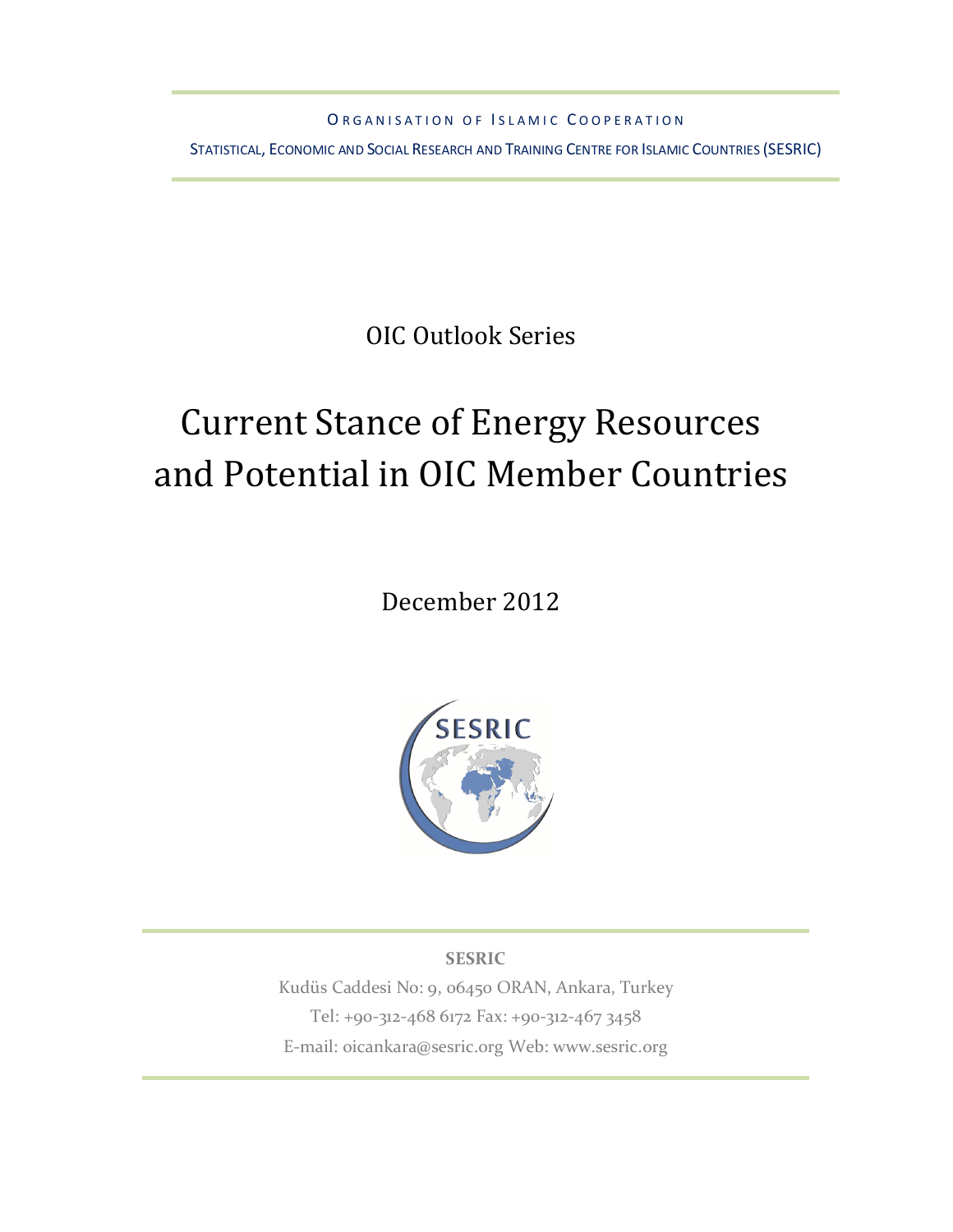| <b>Contents</b> | Introduction                               |
|-----------------|--------------------------------------------|
|                 | Energy and Socio-Economic Development      |
|                 | Primary Energy Production and Consumption  |
|                 | Sources of Energy                          |
|                 | Energy Sustainability and Energy Intensity |
|                 | Conclusion                                 |
|                 |                                            |

### **1. Introduction**

Energy is a key factor for economic development and, thus, rising living standards. It is required for satisfying all of the basic demands, from agriculture, education, infrastructure to information services (Sopian et al. 2011). Energy is also a key factor in economic growth, which is among the most important factors to be considered in projecting changes in world energy consumption. Despite the consensus regarding the correlation of economic growth and energy consumption, the direction of causality between these two variables is also an interest among economists and policy-makers (Eggoh et al. 2011). To consume energy, the countries should either be able to produce it or import it. It is, therefore, very important to possess energy sources as well as being able to process it.

This special report illustrates the trends in energy resources, including their production and consumption, in the OIC countries. It is clearly illustrated that even though the OIC countries are blessed with the wealth of energy resources, they are lacking the necessary technology and R&D investments to process these resources. As of renewable energy sources, the performance of the OIC countries during the last decade is impressing. However, it is still far below the performance of the developed countries and the OIC member countries are at the beginning of their journey.

#### **2. Energy and Socio-Economic Development**

Four-fifths of total world primary energy is obtained from fossil fuels – with crude oil and natural gas having shares of 32 per cent and 21 per cent, respectively (IEA, 2009). Having said that, the OIC member countries, blessed with the wealth of energy resources – particularly with the crude oil and natural gas, are apparently enjoying a great potential for furthering their stages of socioeconomic development and welfare. The OIC member countries, as a group, hold almost two-thirds of the planet's proven crude oil and natural gas reserves (63 per cent and 62 per cent, respectively).

Yet, despite their geostrategic importance and rich natural resources, a significant portion (according to the World Bank: about 26 per cent) of the OIC population live under income poverty line (PPP \$1.25 a day). As clearly shown in Figure 1, a significant portion of the population is associated with low levels of human development, measured by UN Human Development Index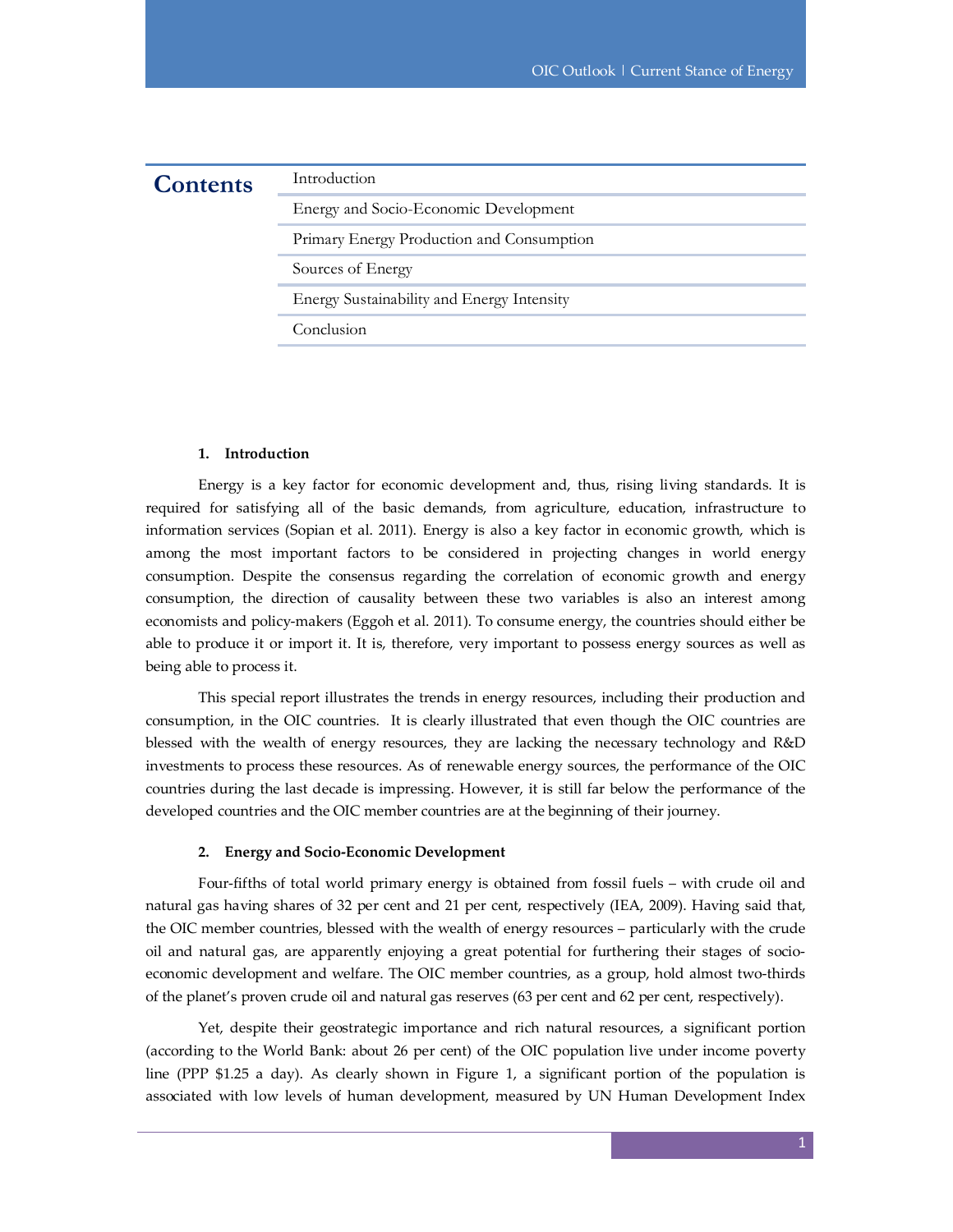(HDI), and prevalent poverty. This is, in turn, a clear indication that the aforesaid strategic opportunities from the possession of natural resources are not being used effectively within the OIC group. These resources, if used more effectively, can lead to the elimination of poverty and enhancement of socio-economic development within, and increase in cooperation among, the group of OIC member countries.



#### **Figure 1:** Human Development and Poverty

*Source:* World Bank, UN. \* Refers to latest available data between 2000-2009

#### **3. Primary Energy Production and Consumption**

#### **3.1 Primary Energy Production**

Table 1 summarizes the energy production data by indicating the shares different groups in the world total, and the corresponding growth rates. Share of the OIC countries, as a group, in world energy production was around 21 per cent in 1990; and, it steadily increased in the following years to reach 25.40 per cent in 2009. At the average growth rate level, OIC countries have been far above the world particularly for the first half of the 1990-2009 period. However, during the second half of the twenty-year period, the average growth rate in energy production of the OIC countries showed a declining trend. Even though it decreased from 2.8 per cent during 1990-2000 to 2.4 per cent during 2000-2009, it was still above the world average growth rate during the same period. Or, to put it differently, the share of OIC countries in total energy production of other developing countries increased from 50.20 per cent in 1990 to 55.59 per cent in 2009. Similarly, the corresponding ratio for developed countries increased to 89.63 per cent in 2009 from 61.19 per cent in 1990.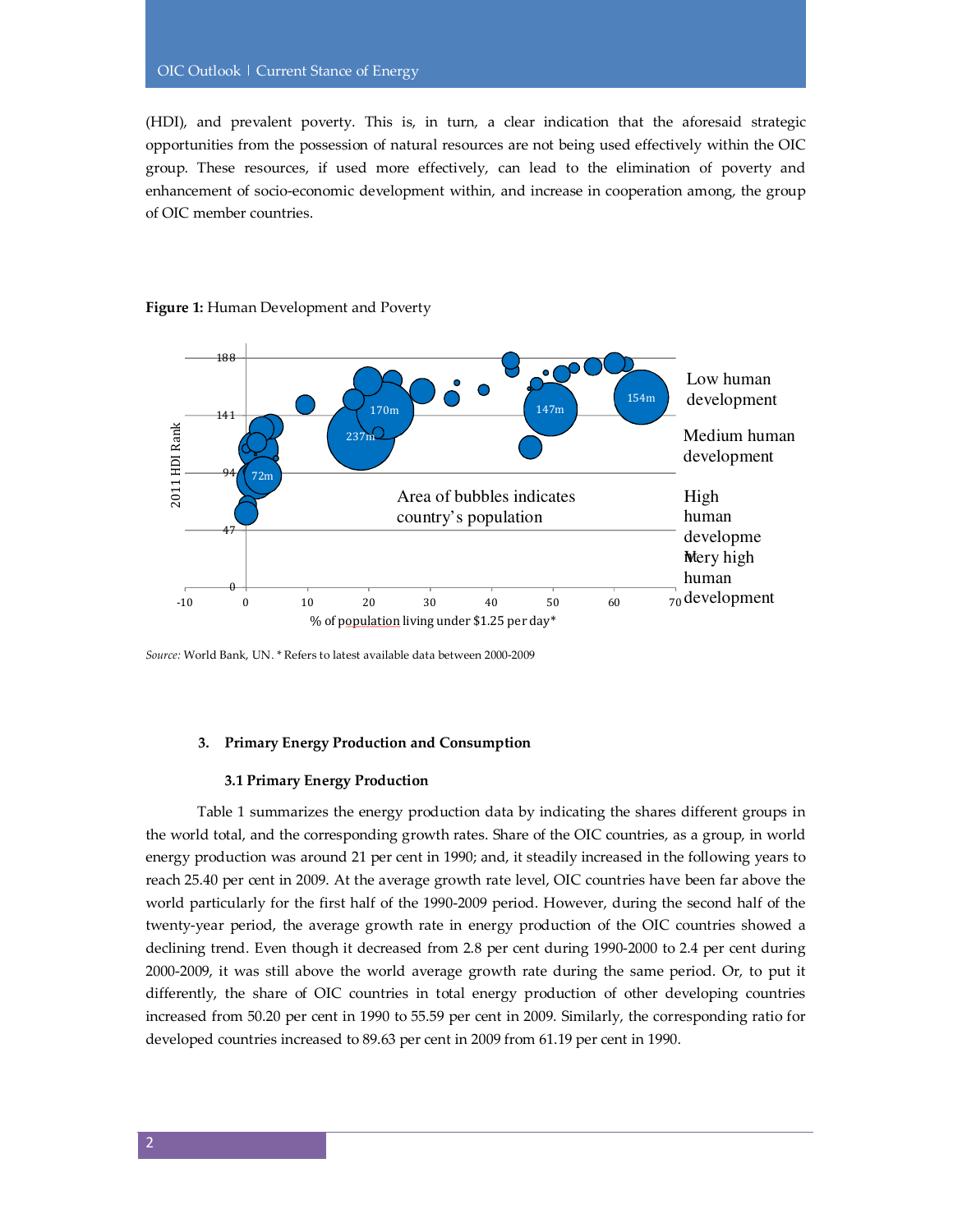| OJ.                                     |           |           |           |            |            | <b>Average Growth Rate</b><br>(%) |           |
|-----------------------------------------|-----------|-----------|-----------|------------|------------|-----------------------------------|-----------|
|                                         | 1990      | 1995      | 2000      | 2005       | 2009       | 1990-2000                         | 2000-2009 |
| <b>OIC</b>                              | 1,893,418 | 2,131,224 | 2,508,743 | 2,953,843  | 3,108,950  | 2.8                               | 2.4       |
| <b>Non-OIC Developing</b>               | 3,771,514 | 3,740,401 | 3,937,436 | 5,014,454  | 5,592,358  | 0.4                               | 3.9       |
| Developed                               | 3,094,516 | 3,324,790 | 3,482,076 | 3,474,955  | 3,468,707  | 1.1                               | $-0.04$   |
| World                                   | 8,815,610 | 9,250,948 | 9,987,405 | 11,510,310 | 12,240,882 | 1.2                               | 2.2       |
| $OIC$ % of Non- $OIC$<br>Developing     | 50.2      | 56.9      | 63.7      | 58.9       | 55.5       |                                   |           |
| OIC % of Developed                      | 61.1      | 64.1      | 72.0      | 85.0       | 89.6       |                                   |           |
| $OIC$ % of World                        | 1.3       | 4.1       | 5.0       | 5.5        | 7.3        |                                   |           |
| Source: World Bank, WDI Online Database |           |           |           |            |            |                                   |           |

**Table 1:** Primary Energy Production, (kt of oil equivalent)

Energy production in the OIC countries concentrated in a few of them. In 2011, Saudi Arabia took the lead with 528,377.1 kt of oil equivalent energy production, accounting for 16.9 per cent of the total energy production of all OIC countries, followed by Indonesia (351,841 kt), Iran (349,781 kt), Nigeria (228,721 kt), United Arab Emirates (169,799 kt), Algeria (152,291 kt), Kazakhstan (145,814 kt), Qatar (139,945 kt), Kuwait (130,240 kt), and Iraq (119,640 kt). These ten countries, together, accounted for 74.4 per cent of the total energy production in all OIC countries.

# **3.2 Primary Energy Consumption**

Table 2 characterizes the energy consumption data by indicating the shares of different groups in the world total, and the corresponding growth rates. The energy consumption of the world has been on the rise. It was growing at an annual average rate of 2.1 per cent during 2000-2009, compared to 1.2 per cent between 1990 and 2000.

| Table 2: Primary Energy Consumption, (kt of oil equivalent) |           |           |                                   |            |            |           |           |  |  |  |
|-------------------------------------------------------------|-----------|-----------|-----------------------------------|------------|------------|-----------|-----------|--|--|--|
|                                                             |           |           | <b>Average Growth Rate</b><br>(%) |            |            |           |           |  |  |  |
|                                                             | 1990      | 1995      | 2000                              | 2005       | 2009       | 1990-2000 | 2000-2009 |  |  |  |
| <b>OIC</b>                                                  | 802.714.4 | 930.744.9 | 1,084,665                         | 1,355,687  | 1,544,515  | 3.0       | 4.0       |  |  |  |
| <b>Non-OIC Developing</b>                                   | 3,458,610 | 3,390,564 | 3,557,289                         | 4,469,917  | 5,231,082  | 0.2       | 4.3       |  |  |  |
| Developed                                                   | 4,223,711 | 4,570,292 | 4,967,308                         | 5,153,829  | 4,854,514  | 1.6       | $-0.2$    |  |  |  |
| World                                                       | 8,573,627 | 8,997,069 | 9,739,437                         | 11,125,279 | 11,786,571 | 1.2       | 2.1       |  |  |  |
| OIC % of Non-OIC<br>Developing                              | 23.2      | 27.4      | 30.4                              | 30.3       | 29.5       |           |           |  |  |  |
| OIC % of Developed                                          | 19.0      | 20.3      | 21.8                              | 26.3       | 31.8       |           |           |  |  |  |
| OIC % of World                                              | 9.3       | 10.3      | 11.1                              | 12.1       | 13.1       |           |           |  |  |  |
| Source: World Bank, WDI Online Database                     |           |           |                                   |            |            |           |           |  |  |  |

In 1990, OIC as a group consumed 802,714.4 kt of oil equivalent energy accounting for 9 per cent of the total energy consumed in the world. During 2000-2009, OIC consumption increased by 4.0 per cent per year compared to 3.0 per cent per annum between 1990-2000. Such growth rates are far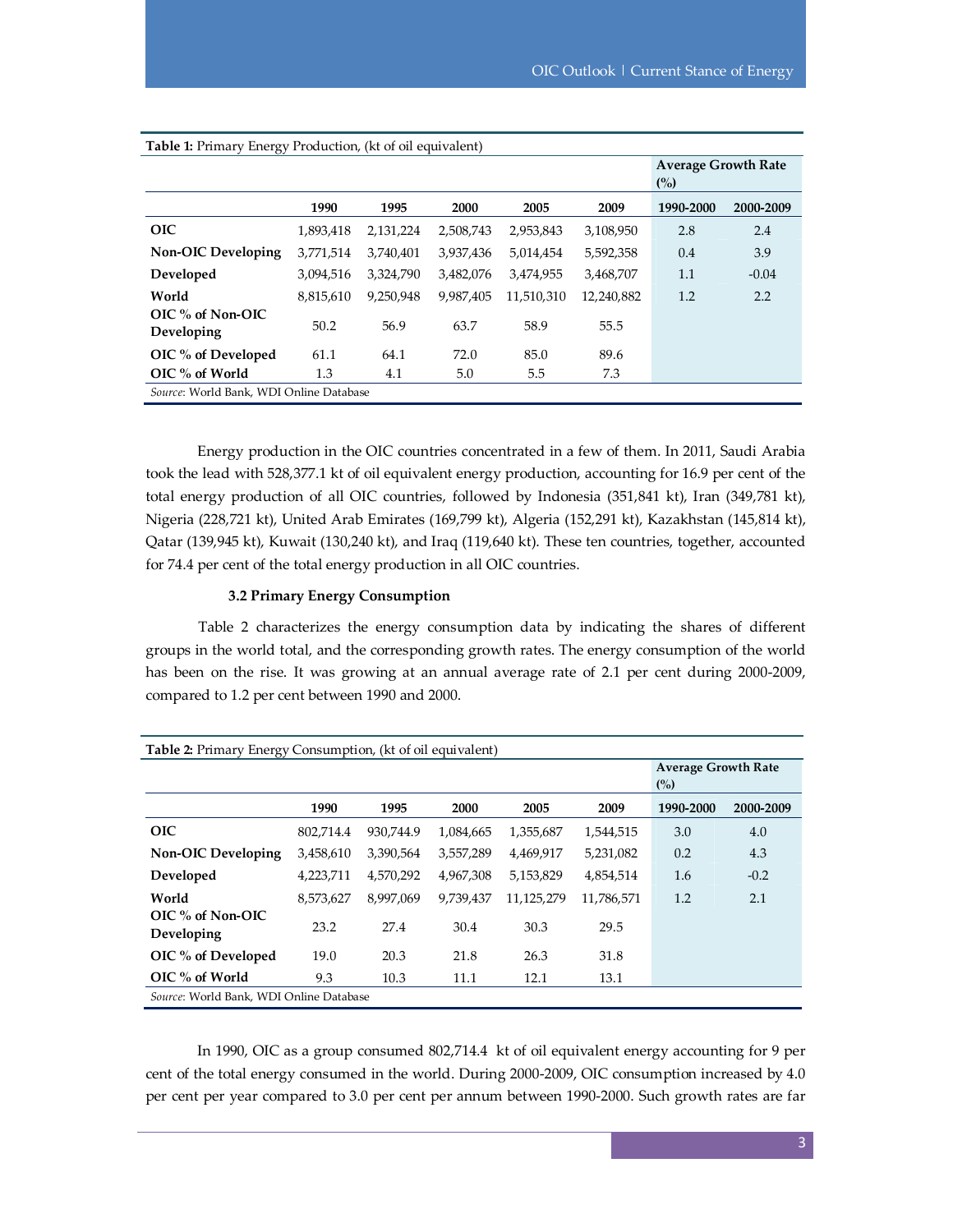above the world average pace of growth. Therefore, the share of OIC in world energy consumption increased to 13.1 per cent in 2009 from 9.3 per cent in 1990. Accordingly, the share of OIC countries in total energy consumption of developed countries has been on the rise since 1990.

As was the case in energy production, energy consumption in the OIC countries concentrated in a few of them. Iran is the largest energy consuming country in 2009 with 215,850 kt of oil equivalent energy production, accounting for 13.9 per cent of the total energy production of all OIC countries, followed by Indonesia (201,998 kt), Saudi Arabia (157,854 kt), Nigeria (108,251 kt), and Turkey (97,660 kt). These five countries, together, accounted for more than half (50.6 per cent) of the total energy production in all OIC countries.

#### **4. Sources of Energy**

There are three groups of energy sources: fossil fuels, renewable energy and nuclear power. Fossil fuels are the remains of decomposition of plants and animals which forms in finite supply. There are also three main types of fossil fuels: coal, petroleum and natural gas. Renewable energy is coming from the natural sources such as wind, rain and sunlight. Nuclear power is, on the other hand, obtained through fission and fusion reactions to generate energy from uranium. However, since the data is not widely available for nuclear power, it will not be studied in this report.

#### **4.1 Fossil Fuels**

*Oil*

Oil is another fossil fuel found in geological formations underneath the Earth's surface. It is refined and separated through a series of process to produce a large number of refined products from petrol to jet fuel, plastics and pharmaceuticals.

By 2011, world crude oil reserves reached to 1.5 trillion barrels, of which OIC countries represent a share of 63 per cent equivalent to 911 billion barrels (Figure 2). Developed and non-OIC developing countries hold 13 per cent and 24 per cent of the world total, respectively. At the individual country level, Saudi Arabia, alone, with total proved oil reserves of 263 billion barrels, possesses 18 per cent of the world total crude oil reserves and 29 per cent of the OIC total, followed by Iran (137 billion barrels), Iraq (115 billion barrels), Kuwait (104 billion barrels), and United Arab Emirates (97.8 billion barrels). These five countries together accounted for 78.6 per cent of the OIC total crude oil reserves.



Figure 2: Crude Oil Reserves (billion barrels) and Shares

*Source:* Energy Information Administration Online Database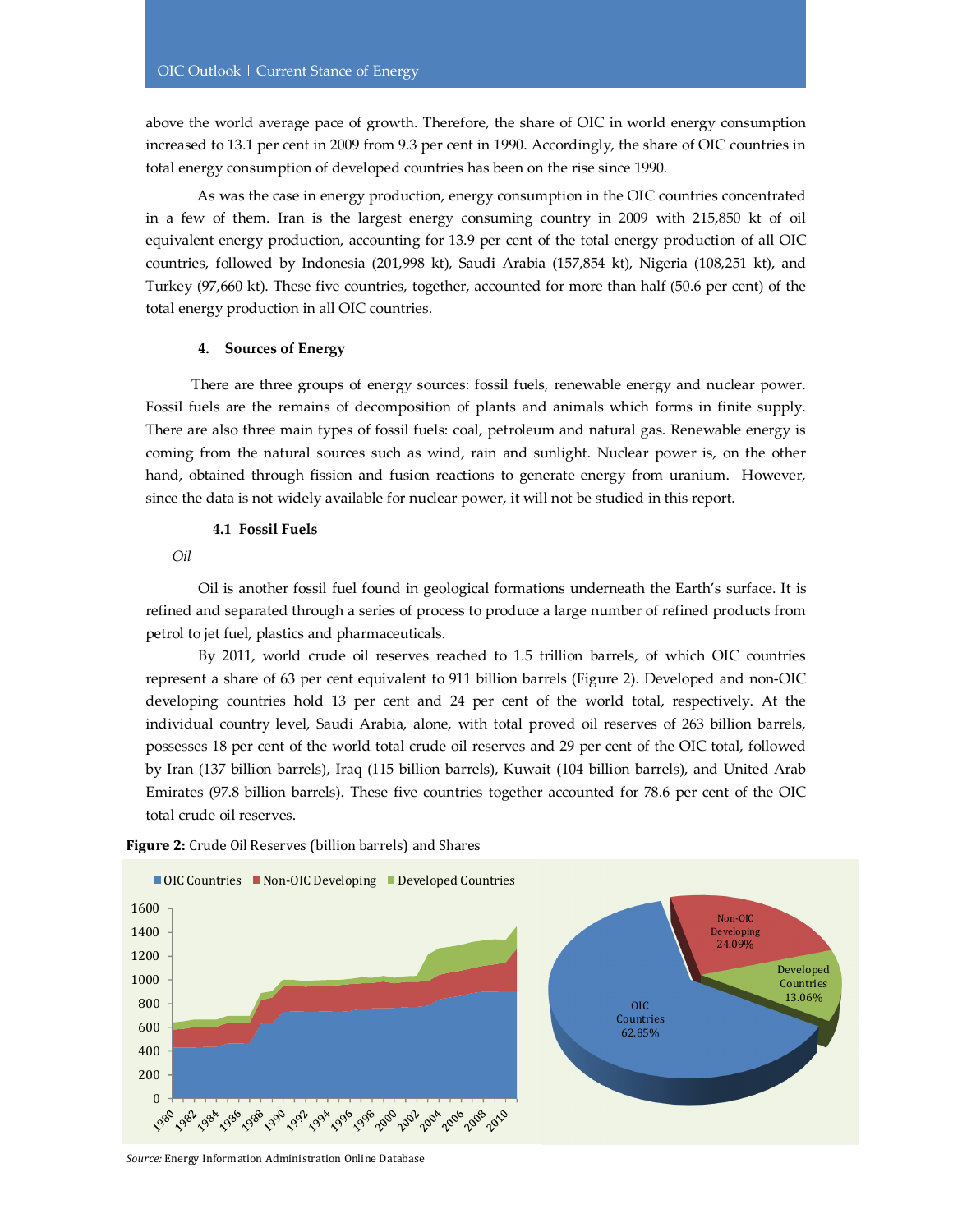World crude oil production grew by 1.1 per cent per year between 2000 and 2011, compared to 1.6 per cent per year in the period 1990-2000 (Table 3). In 2011, the crude oil production of the OIC countries constituted 44 per cent of the world total, which was 5 percentage points higher than the share observed in 1990.

| <b>Table 3:</b> Crude Oil Production (thousand barrels/day)      |          |          |                         |          |          |           |           |  |  |  |  |
|------------------------------------------------------------------|----------|----------|-------------------------|----------|----------|-----------|-----------|--|--|--|--|
|                                                                  |          |          | Average Growth Rate (%) |          |          |           |           |  |  |  |  |
|                                                                  | 1990     | 1995     | 2000                    | 2005     | 2011     | 1990-2000 | 2000-2011 |  |  |  |  |
| <b>OIC</b>                                                       | 25,915.2 | 30,119.2 | 33,993.7                | 37,888   | 38,364.4 | 2.8       | 1.2       |  |  |  |  |
| <b>Non-OIC Developing</b>                                        | 23,773.4 | 23,774.1 | 26,521.0                | 30,356.2 | 31,275.8 | 1.1       | 1.7       |  |  |  |  |
| Developed                                                        | 16,747.1 | 16,411.4 | 17,193.9                | 16,173.6 | 17,372.6 | 0.3       | 0.1       |  |  |  |  |
| World                                                            | 66,435.7 | 70,304.6 | 77,708.7                | 84,417.8 | 87,012.8 | 1.6       | 1.1       |  |  |  |  |
| OIC % of World                                                   | 39.0     | 42.8     | 42.9                    | 44.8     | 44.0     |           |           |  |  |  |  |
| <i>Source:</i> Energy Information Administration Online Database |          |          |                         |          |          |           |           |  |  |  |  |

On the other hand, world oil consumption grew by an annual average growth rate of 1.2 per cent in the period 2000-2011 compared to 1.4 per cent in the period 1990-2000 (Table 4). The main reason for the slight decline in consumption of oil is the sharp increase in the price level of oil from 2000 to 2008. Throughout the period under consideration, consumption of the OIC member countries remained far above the world average. The same is true for the non-OIC developing countries during 1990-2000 and for the developed countries between 2000 and 2011.

| <b>Table 4:</b> Crude Oil Consumption (thousand barrels/day)     |          |          |                             |          |        |           |           |  |  |  |
|------------------------------------------------------------------|----------|----------|-----------------------------|----------|--------|-----------|-----------|--|--|--|
|                                                                  |          |          | Average Growth Rate $(\% )$ |          |        |           |           |  |  |  |
|                                                                  | 1990     | 1995     | 2000                        | 2005     | 2011   | 1990-2000 | 2000-2011 |  |  |  |
| <b>OIC</b>                                                       | 6.448.1  | 8.408.2  | 9,484.6                     | 11,200.5 | 13,722 | 3.9       | 3.4       |  |  |  |
| <b>Non-OIC Developing</b>                                        | 23,374.7 | 18,498.9 | 21,241.8                    | 24,777   | 29,539 | $-1.0$    | 3.0       |  |  |  |
| Developed                                                        | 36,326.8 | 42,770.3 | 45,596.2                    | 47,572.6 | 43,396 | 2.3       | $-0.5$    |  |  |  |
| World                                                            | 66.149.7 | 69,677.5 | 76,322.6                    | 83,550.1 | 86,557 | 1.4       | 1.1       |  |  |  |
| OIC % of World                                                   | 9.7      | 12.0     | 12.4                        | 13.4     | 15.8   |           |           |  |  |  |
| <i>Source:</i> Energy Information Administration Online Database |          |          |                             |          |        |           |           |  |  |  |

In 2008, OIC countries had a trade surplus of 23 million barrels of crude oil per day, compared to 16.9 million barrels per day in 1990 which simply implies the significant increase in oil export of the OIC member countries (Table 5). During the same period, non-OIC developing countries could only increase their trade surplus of crude oil by 1.1 million barrels/day. The crude oil trade deficit of developed countries, on the other hand, increased to 26.1 million barrels/day in 2008 from 17 million barrels/day in 1990.

However, as shown in Table 5, in 2008, the OIC countries could only produce 11.4 million barrels of refined oil even though they amounted to 38.3 million barrels of crude oil per day. This is simply due to the low capacity of the OIC countries to refine crude oil. In 2008, refined oil trade surplus of OIC countries, as a whole, decelerated to 1.5 million barrels per day from 2.6 million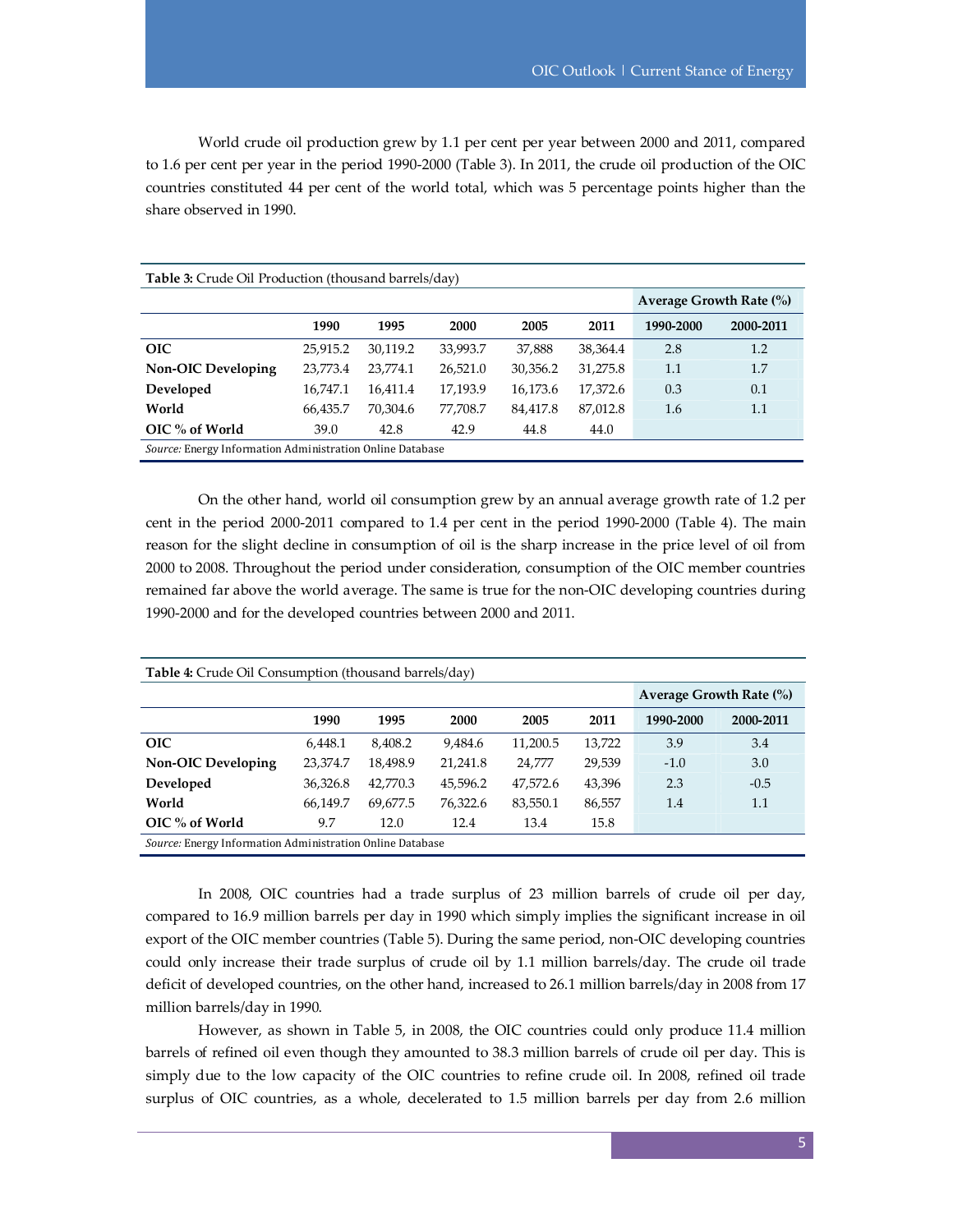barrels per day in 1990. On the other hand, non-OIC developing countries and developed countries represented a different trend. Both of the country groups had better refining capacity. The refining capacity of developed countries is impressive. In 2008, their crude oil production per day was only 17.7 million barrels. It seems from Table 6.7 that developed countries refined more than they produced. Non-OIC developing countries, on the other hand, had a production of 26.1 million barrels of refined oil per day despite the production of 29.3 million barrels of crude oil in 2008.

| Table 5: Output and Trade of Crude Oil and Refined Products (million barrels/day) |                                                           |               |         |         |         |         |         |  |
|-----------------------------------------------------------------------------------|-----------------------------------------------------------|---------------|---------|---------|---------|---------|---------|--|
| 1990<br>1995<br>2000<br>2005<br>2008                                              |                                                           |               |         |         |         |         |         |  |
|                                                                                   | <b>OIC</b>                                                | Supply        | 25.9    | 30.1    | 34.0    | 37.9    | 38.3    |  |
|                                                                                   |                                                           | Trade Balance | 16.9    | 18.6    | 21.3    | 22.6    | 23.0    |  |
|                                                                                   |                                                           | Supply        | 23.3    | 23.7    | 26.5    | 30.3    | 31.2    |  |
| öil                                                                               | Non-OIC Developing                                        | Trade Balance | 0.0     | 2.7     | 2.3     | 3.2     | 1.1     |  |
|                                                                                   | Crude<br>Developed                                        | Supply        | 16.7    | 16.4    | 17.1    | 16.1    | 17.3    |  |
|                                                                                   |                                                           | Trade Balance | $-17.0$ | $-21.4$ | $-23.7$ | $-26.5$ | $-26.1$ |  |
|                                                                                   | <b>OIC</b>                                                | Supply        | 7.8     | 9.5     | 10.4    | 11.9    | 11.4    |  |
|                                                                                   |                                                           | Trade Balance | 2.6     | 2.7     | 2.9     | 2.4     | 1.5     |  |
| öil                                                                               |                                                           | Supply        | 23.6    | 18.1    | 21.2    | 25.8    | 26.1    |  |
|                                                                                   | Non-OIC Developing                                        | Trade Balance | 0.9     | 0.2     | 0.8     | 2.0     | 1.3     |  |
| Refined                                                                           |                                                           | Supply        | 34.2    | 40.9    | 43.5    | 44.9    | 37.0    |  |
| Developed                                                                         |                                                           | Trade Balance | $-2.0$  | $-1.5$  | $-2.4$  | $-2.4$  | 0.0     |  |
|                                                                                   | Source: Energy Information Administration Online Database |               |         |         |         |         |         |  |

To sum, even though the OIC countries are major suppliers of primary oil and run large crude oil trade surpluses, this does not translate into a strong presence in the production and trade of refined oil products due to insufficient refinery capacity.

# *Natural Gas*

Natural gas is one of the cleanest and safest burning fossil fuels which emits 50 per cent less carbon dioxide than that released by coal and 25 per cent less carbon dioxide than oil, for the same amount of energy produced (Haktanir, 2004). Therefore, its usage has been increasing in the world to satisfy the environmental concerns.

Figure 3 provides information on the share of various country groups in natural gas reserves worldwide. By 2011, recoverable natural gas reserves worldwide were approximately 6,216.6trillion cubic feet (Tcf). As seen from the figure, the OIC countries held 62.1 per cent of the world total in 2011. Developed and non-OIC developing countries, on the other hand, represented shares of 5.2 per cent and 35.7 per cent, respectively.

At the individual country level, with total proved natural reserves of 1045.7 Tcf, Iran, alone, possesses 27 per cent of the OIC total natural gas reserves followed by Qatar (895.8 Tcf), Saudi Arabia (275.7 Tcf), Turkmenistan (265 Tcf), and United Arab Emirates (227.9 Tcf). These five countries together accounted for almost 70.0 per cent of the OIC total.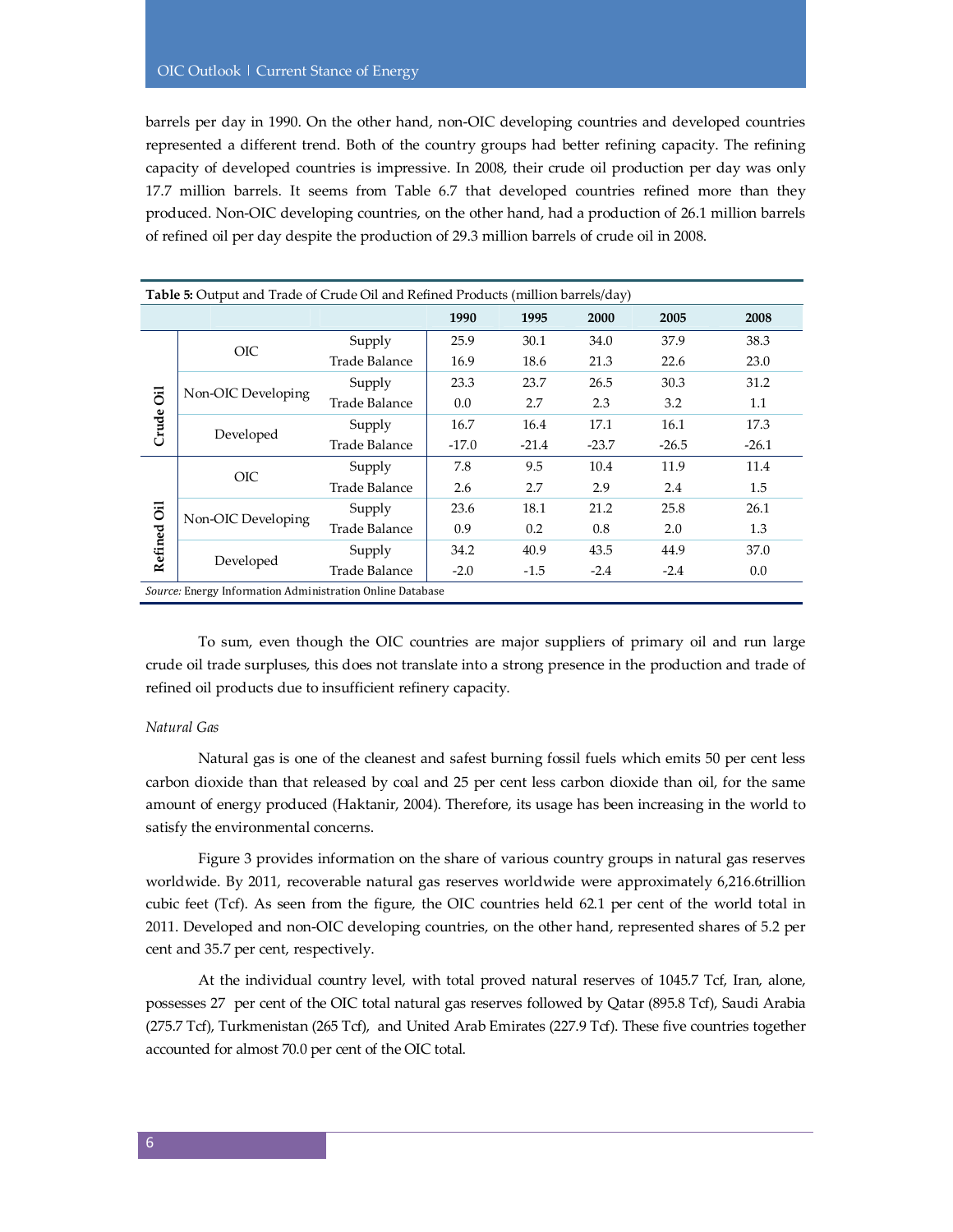

**Figure 3:** Share of Natural Gas Proven Reserves, 2011

*Source:* Energy Information Administration Online Database

Natural gas production has been increasing to satisfy the demand for the last twenty years (Table 6). In 2010, the OIC countries produced 35,862 billion cubic feet (Bcf) of natural gas compared to 9493 Bcf in 1990 which is equivalent to an annual average growth rate of 5.6 per cent between 2000- 2010 compared to 8.5 per cent between 1990-2000. Such growth rates simply imply that the pace of growth in natural gas production of the OIC member countries remained far above the world average throughout the period under consideration.

| <b>Table 6:</b> Dry Natural Gas Production (billion cubic feet) |          |          |                           |          |          |           |           |  |  |  |
|-----------------------------------------------------------------|----------|----------|---------------------------|----------|----------|-----------|-----------|--|--|--|
|                                                                 |          |          | Average Growth Rate $(\%$ |          |          |           |           |  |  |  |
|                                                                 | 1990     | 1995     | 2000                      | 2005     | 2010     | 1990-2000 | 2000-2010 |  |  |  |
| <b>OIC</b>                                                      | 9,493.08 | 15,651.1 | 21,495.9                  | 28,092.7 | 35,862.9 | 8.5       | 5.3       |  |  |  |
| <b>Non-OIC Developing</b>                                       | 3,5274   | 28,246.3 | 28,428.7                  | 33,381.7 | 37,170.6 | $-2.1$    | 2.7       |  |  |  |
| Developed                                                       | 29,020.8 | 34,207.4 | 37,175.3                  | 36,918.7 | 39,057.2 | 2.5       | 0.5       |  |  |  |
| World                                                           | 73,787.9 | 78,104.7 | 87,099.9                  | 98,393.1 | 112,090  | 1.7       | 2.6       |  |  |  |
| OIC % of World                                                  | 12.8     | 20.0     | 24.6                      | 28.5     | 1.9      |           |           |  |  |  |
| Source: Energy Information Administration Online Database       |          |          |                           |          |          |           |           |  |  |  |

Natural gas production in the OIC countries concentrated in a few of them. In 2010, Iran took the lead with 5,161 Bcf, accounting for 14.3 per cent of the total natural gas production of all OIC countries, followed by Qatar (4,121 Bcf), Saudi Arabia (3,095 Bcf), Algeria (2,988 Bcf), and Indonesia (2,917 Bcf). These five countries, together, accounted for 51 per cent of the total gas production in OIC countries.

The growth in natural gas consumption of the OIC countries also remained above the average for the period under consideration. In 2010, the consumption increased to 25,563 (Bcf) which is almost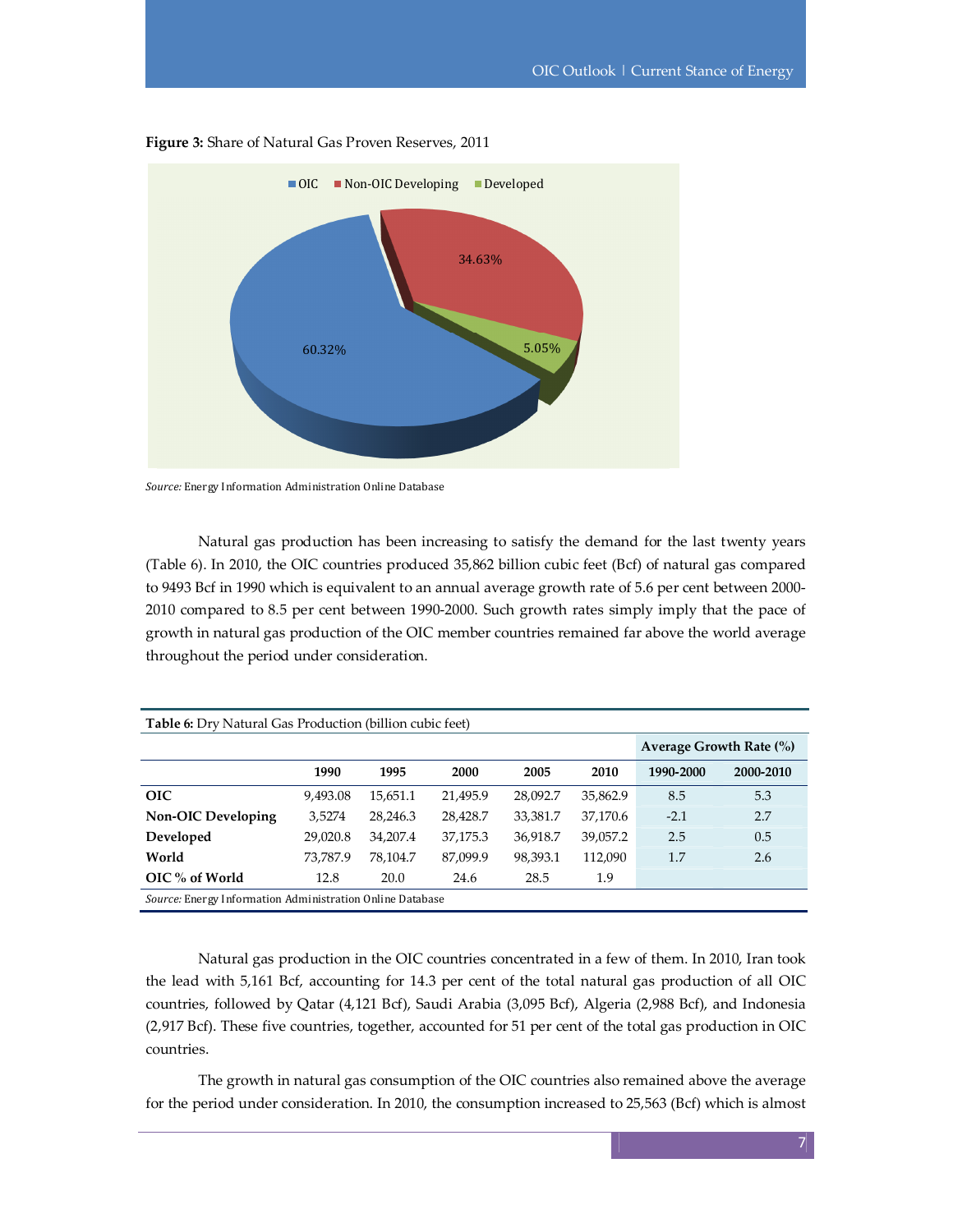71.5 per cent higher than the level in 2000 (Table 7). The annual average growth rate of natural gas consumption was 8.2 per cent in 1990s, and 5.5 per cent in 2000s. OIC countries' consumption formed 22.6 per cent of the world total in 2010 compared to 9.2 per cent in 1990. At the individual country level, Iran consumed 5,105 Bcf of natural gas, accounting for 19.9 per cent of total OIC consumption, followed by Saudi Arabia (3,095 Bcf), United Arab Emirates (2,137 Bcf), Egypt (1,630 Bcf), and Uzbekistan (1,614 Bcf).

| <b>Table 7:</b> Dry Natural Gas Consumption (billion cubic feet) |          |                             |          |           |           |           |           |  |  |  |
|------------------------------------------------------------------|----------|-----------------------------|----------|-----------|-----------|-----------|-----------|--|--|--|
|                                                                  |          | Average Growth Rate $(\% )$ |          |           |           |           |           |  |  |  |
|                                                                  | 1990     | 1995                        | 2000     | 2005      | 2010      | 1990-2000 | 2000-2010 |  |  |  |
| <b>OIC</b>                                                       | 6.762.7  | 11,357.1                    | 14,903.2 | 20,153.9  | 25,563.2  | 8.2       | 5.5       |  |  |  |
| <b>Non-OIC Developing</b>                                        | 35,083.2 | 26,023.9                    | 26,354.8 | 31,604.7  | 35,754.8  | $-2.8$    | 3.1       |  |  |  |
| Developed                                                        | 31,783.4 | 41,544.5                    | 46,001.3 | 48.250.7  | 51,601.7  | 3.8       | 1.7       |  |  |  |
| World                                                            | 73,629.4 | 78,925.5                    | 87,259.3 | 100,009.2 | 112,919.7 | 1.7       | 2.6       |  |  |  |
| OIC % of World                                                   | 9.18     | 14.39                       | 17.08    | 20.15     | 22.6      |           |           |  |  |  |
| Source: Energy Information Administration Online Database        |          |                             |          |           |           |           |           |  |  |  |

#### *Coal*

Coal is a fossil fuel which is widely used in generating energy since the 18th century. Coal can be found in different forms, with some being more common and more useful than others. As of 2008, world's current recoverable coal reserves are approximately 948 billion tons (Figure 4). Coal reserves are very limited in OIC countries. Only 5.75 per cent of the world's recoverable coal is hold by OIC member states. At the country level, Kazakhstan possesses 67 per cent of the total coal reserves of the OIC member countries, followed by Indonesia (11.1%) and Turkey (4.7%).



**Figure 4:** Share of Total Recoverable Coal Reserves, 2008

*Source:* Energy Information Administration Online Database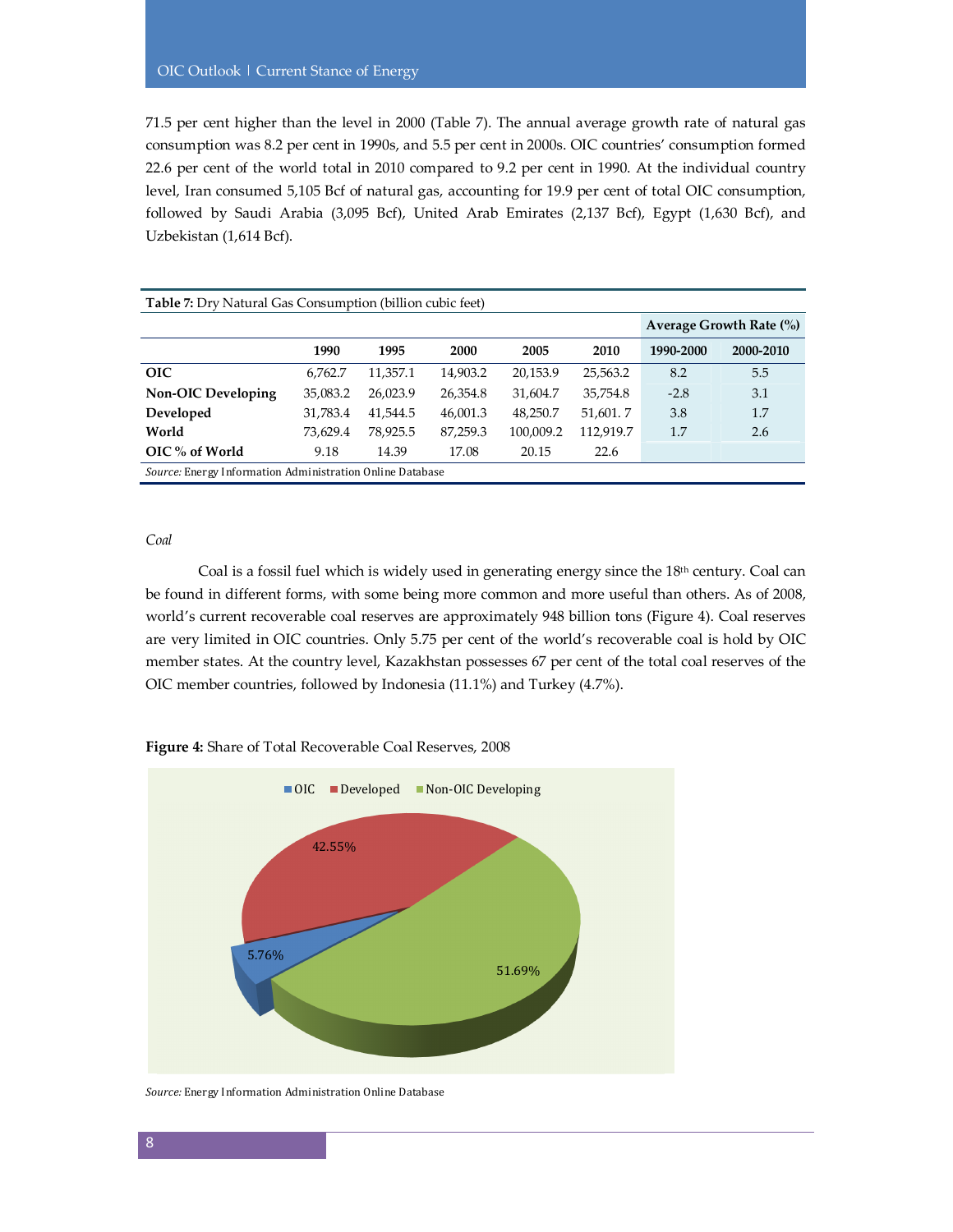Accordingly, the coal production of the OIC countries in 2010 only constituted only 7.3 per cent of the world total production (Table 8). However, it seems from the table that coal production of the OIC countries has been significantly increasing over time. It increased to 585 million tons in 2010 from only 72 million tons in 1990. The annual average growth rate is 13.1 per cent during the 1990s compared to 8.9 per cent in 2000s. Notably, the annual average growth rate of coal production of the OIC countries remained far above the world average for this period. In 2010, Indonesia was the leading country among OIC in terms of coal production. Indonesia produced 370 million tons of coal, accounting for 63.2 per cent of the total coal production of the OIC member countries, followed by Kazakhstan (122 million tons), Turkey (79 million tons), Pakistan (3.7 million tons), and Uzbekistan (3.6 million tons).

| <b>Table 8:</b> Coal Production, (million short tons) |                                                                  |                             |       |       |       |           |           |  |  |  |  |
|-------------------------------------------------------|------------------------------------------------------------------|-----------------------------|-------|-------|-------|-----------|-----------|--|--|--|--|
|                                                       |                                                                  | Average Growth Rate $(\% )$ |       |       |       |           |           |  |  |  |  |
|                                                       | 1990                                                             | 1995                        | 2000  | 2005  | 2010  | 1990-2000 | 2000-2010 |  |  |  |  |
| World                                                 | 5,347                                                            | 5,077                       | 4,894 | 6,554 | 7,985 | $-0.8$    | 5.0       |  |  |  |  |
| <b>Non-OIC Developing</b>                             | 3,693                                                            | 2,943                       | 2.706 | 4,156 | 5,411 | $-3.6$    | 7.1       |  |  |  |  |
| Developed                                             | 1,582                                                            | 1,923                       | 1,939 | 2,037 | 1,989 | 2.0       | 0.2       |  |  |  |  |
| <b>OIC</b>                                            | 72                                                               | 210                         | 249   | 361   | 585   | 13.1      | 8.9       |  |  |  |  |
| OIC % of World                                        | 1.3                                                              | 4.1                         | 5.0   | 5.5   | 7.3   |           |           |  |  |  |  |
|                                                       | <i>Source:</i> Energy Information Administration Online Database |                             |       |       |       |           |           |  |  |  |  |

The growth in coal consumption of the OIC countries also remained above the world average for the period under consideration. In 2010, the consumption increased to 297.9 million tons which is almost 61 per cent higher than the level in 2000 (Table 9). The average annual growth rate of consumption was recorded at 8.1 per cent in 1990s, and 4.9 per cent in 2000s. OIC countries' coal consumption formed 3.7 per cent of the world total consumption in 2010 compared to 1.5 per cent in 1990. At the individual country level, Turkey consumed 109.1 million tons of coal, accounting for 36.6 per cent of total OIC consumption, followed by Kazakhstan (86.8 million tons), Indonesia (54.2 million tons), Malaysia (21.3 million tons), and Pakistan (11.5 million tons).

| <b>Table 9:</b> Coal Consumption, (million short tons)    |          |          |                                 |          |          |           |           |  |  |  |  |
|-----------------------------------------------------------|----------|----------|---------------------------------|----------|----------|-----------|-----------|--|--|--|--|
|                                                           |          |          | Average Growth <b>FRate</b> (%) |          |          |           |           |  |  |  |  |
|                                                           | 1990     | 1995     | 2000                            | 2005     | 2010     | 1990-2000 | 2000-2010 |  |  |  |  |
| <b>OIC</b>                                                | 84.06    | 173.01   | 184.58                          | 239.40   | 297.94   | 8.1       | 4.9       |  |  |  |  |
| <b>Non-OIC Developing</b>                                 | 3,561.43 | 2,864.11 | 2,654.95                        | 3,956.76 | 5,541.61 | $-2.8$    | 7.6       |  |  |  |  |
| Developed                                                 | 1,618.04 | 2,042.18 | 2,202.83                        | 2,302.42 | 2,155.15 | 3.1       | $-0.2$    |  |  |  |  |
| World                                                     | 5,263.53 | 5,079.30 | 5,042.36                        | 6,498.57 | 7.994.70 | $-0.4$    | 4.7       |  |  |  |  |
| OIC % of World                                            | 1.5      | 3.4      | 3.6                             | 3.6      | 3.7      |           |           |  |  |  |  |
| Source: Energy Information Administration Online Database |          |          |                                 |          |          |           |           |  |  |  |  |

#### **4.2 Renewable Energy Sources**

Although most of the energy demand is met by fossil fuels, combustion of fossil fuels has negative impacts on planet such as acid precipitation, stratospheric ozone depletion, and, as a result,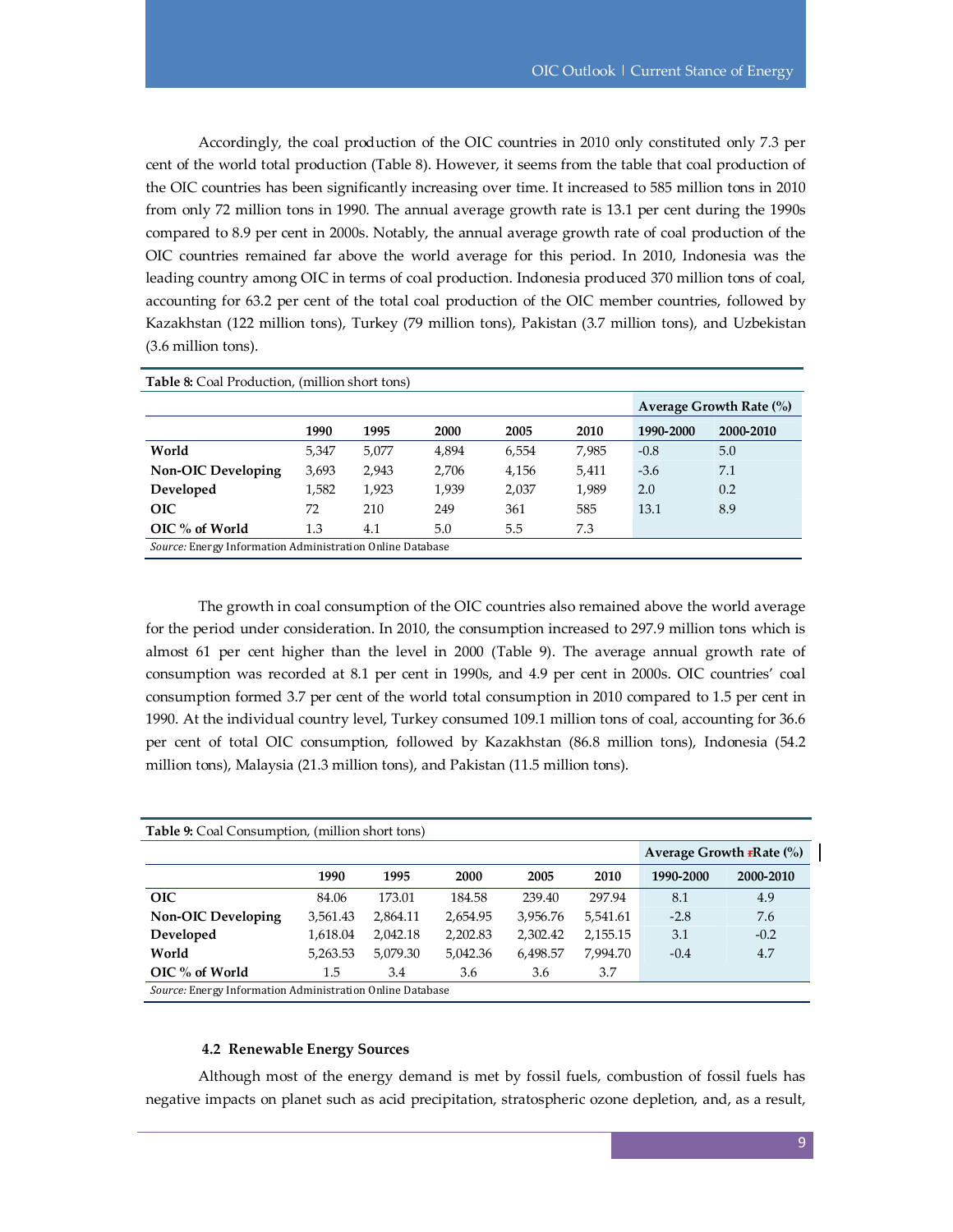global climate change. To overcome these issues, safe energy policies have to be implemented. Renewable energy sources appear to be the most efficient option among the others. There is also high correlation between renewable energy and sustainable development. In other words, sustainable development requires a sustainable supply of energy resources. Notably, supplies of energy resources such as fossil fuels are finite; other sources such as solar, wind and hydro are renewable and sustainable in the long-run.

In 2011, global investment in renewable energy reached a record high of \$257 billion, of which developed countries made 65 per cent (Bloomberg, 2011). According to the Energy Information Administration, 21 per cent of all R&D expenditures in energy go to the development of renewable energy sources. The most important renewable energy sources are wind and hydro energy.

#### *Wind Energy*

Despite global economic crisis, investment in new wind tribunes exceeded all previous years. As shown in Figure 4, the wind capacity worldwide increased to 240,000 MWe in 2011 out of which 43,000 MWe were added in the same year. Wind power showed a growth rate of 22 per cent in 2011.



#### **Figure 5.** Total Wind Installations

*Source:* World Wind Energy Association Annual Report 2010

Figure 6 shows that developed countries are still accounting for the bulk of the world's total installation, with a total capacity of 131 gigawatt (GW) in 2011, followed by the Central and Eastern Europe (3.8 GW), and the OIC countries (2.2 GW).

Investment in wind energy has shown impressive growth rates in OIC member countries since 2006. It increased to 2.2 GW in 2011 from only 0.53 GW in 2006 which is almost quadrupled. According to Sopian et al. (2006), investments in wind energy farms in OIC countries will continue to grow at an average growth rate of 25 per cent per year in parallel to global wind markets. This is due to foreseen improvement in world financial markets, development in wind power generation technologies, additional financial and tax incentives, worldwide adoption of Feed-in-Tariff (FiT) by respective countries and improved community power ownership models as developed and applied in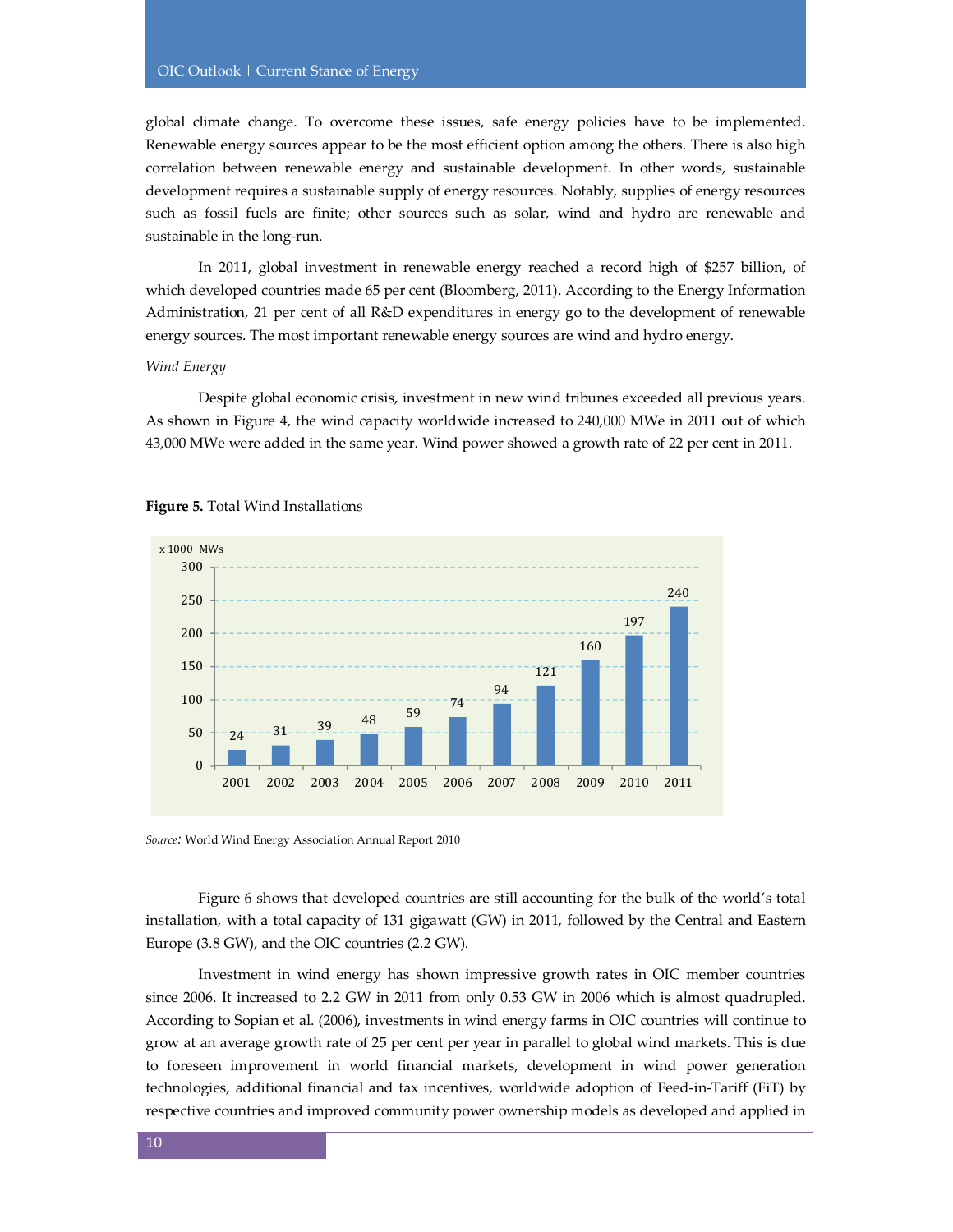Scotland, Canada, Australia and many other parts of the world. Yet, it is worth mentioning that the percentage of total wind generation capacity in OIC countries constitutes only 1 per cent of the worldwide wind capacity by 2010. This ratio is expected to be 2 per cent in 2020.



**Figure 6:** Total Wind Installations by Regions (Thousand MWe)

At the individual country level, Turkey stood first in 2010 with wind tribunes installed capacity of 1274 MWe (58 per cent of the OIC capacity) out of which 477.5 MWe were added in 2009. Turkey is followed by Egypt with a capacity of 550 MWe, Morocco (286 MWe), Iran (47.4 MWe), and Tunusia (20.7 MWe) in 2010.

#### *Hydro Energy*

Being one of the oldest yet efficient methods of producing power, hydro energy is the production of electrical power through the kinetic energy of falling water. There are two important advantages of hydro energy. First, it is unceasingly renewable because of the recurring nature of the hydrologic cycle. Second, it has no direct waste in the sense that it does not particulate pollution.

In 2009, the world as a whole generated 3.23 million gigawatt hours of hydroelectric power, approximately 30 per cent higher than the amount generated in 1990. Developed countries continued to be the leading group in electricity generation from hydroelectric sources in 2009 where 38.4 per cent of the world total hydroelectric energy is produced in these countries. In the year 2010, European Union countries lost their position as the second most dynamic region. Developing Asia and Pacific countries took the second rank and increased their capacity by 24 per cent between 2000 and 2002, adding 0.06 million gigawatt hours, to a total of 0.28 million GWh. 2002 was, therefore, a kind of milestone for developing Asia and Pacific countries in terms of hydro energy which lead an important trend to start. By 2009, the total capacity of these countries increased to 0.7 million GWh which was 2.5 times greater than the amount generated in 2002.

The OIC countries, as a group, generated 0.19 million GWh of hydroelectric power, approximately 50 per cent higher than the amount generated in 1990, with an annual average growth

*Source:* World Wind Energy Association Annual Report 2010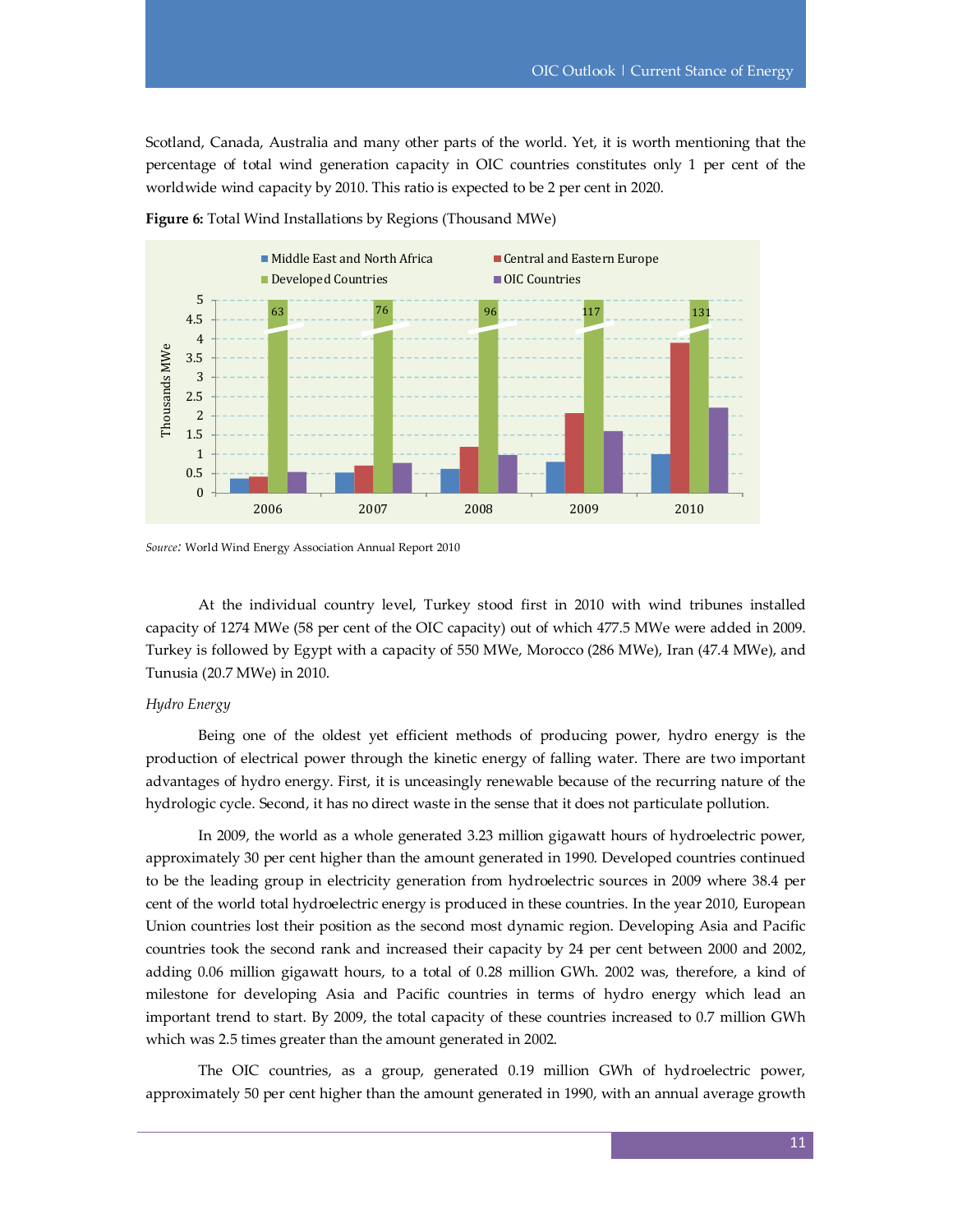rate of 2 per cent which is higher than the EU average (0.6 per cent) in the same period. Yet, the OIC countries were able to generate only 6.0 per cent of the world hydroelectric power generation in 2009.



**Figure 7:** Electricity Generations from Hydroelectric Sources

*Source:* World Bank, WDI Online Database

At the individual country level, Turkey was the leading OIC country in hydroelectric power generation since 1990s. According to Haktanir (2004), much of this can be attributed to the country's Southeastern Anatolia Project, which includes the construction of a system of 21 dams and 19 hydroelectric power plants on the Euphrates and Tigris rivers and their tributaries. Turkey is followed by Pakistan, Mozambique, Tajikistan, and Egypt with a production of 0.028, 0.017, 0.016, and 0.013 million GWh of hydroelectric power, respectively.

#### **5. Energy Sustainability and Energy Intensity**

Energy sustainability means that the energy is provided in a way that it meets the needs of the present without compromising those of future generations. Technologies that promote sustainable energy include renewable energy sources (as discussed in Section 4.2), such as hydro power, solar and wind energy, and also some other technologies that are designed to improve energy efficiency. In this connection, the Energy Sustainability Index (ESI), as a sub-index of the Environmental Performance Index developed by Yale University, ranks the countries according to their scores in three areas that are directly linked to the sustainability of energy. Namely, these areas are energy efficiency, renewable energy, and carbon emissions. Figure 8 depicts the ESI scores versus energy intensity of the GDP in some selected OIC countries and compares them to developed countries. It is clear from the figure that there is a strong positive (negative) relationship between energy efficiency (intensity) and energy sustainability. In addition to that, major energy producers within the group of OIC countries, such as Saudi Arabia, Iran, UAE, Algeria, Kazakhstan, Azerbaijan and Uzbekistan are characterized by low levels of Energy Sustainability Index and high degrees of energy inefficiency. Developed countries, on the other hand, maintain high levels of energy efficiency and sustainability. Overall, these figures are a clear indication that energy resources-rich OIC countries should develop policies to promote sustainability of their energy use and resources by investing in more energy efficient technologies.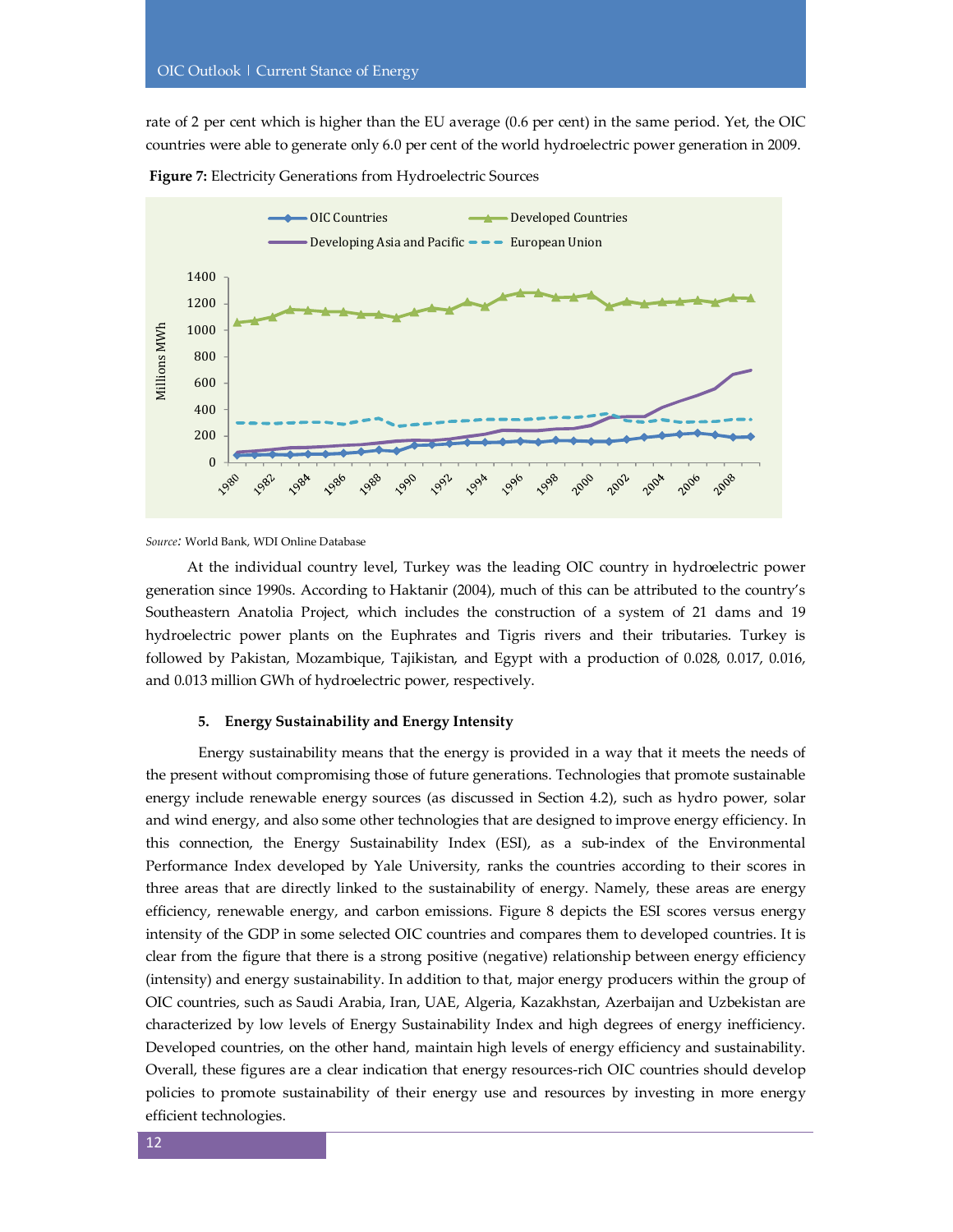



*Source:* Yale University, Energy Information Administration

Figure 9 depicts the evolution of the level of energy intensity of the economic output in OIC member countries. Since 1980s, OIC countries have become less energy-efficient as the amount of energy consumed per dollar of output has increased significantly. Particularly during the 1990s, with the participation of Central Asian countries into the OIC, the average energy intensity of the economic output has seen a substantial increase. On the contrary, EU-27 and OECD economies have converged to very low levels of energy intensity and become more energy efficient over the same period.



**Figure 9:** Energy Intensity of the Output (1980-2009)

*Source:* Energy Information Administration Online Database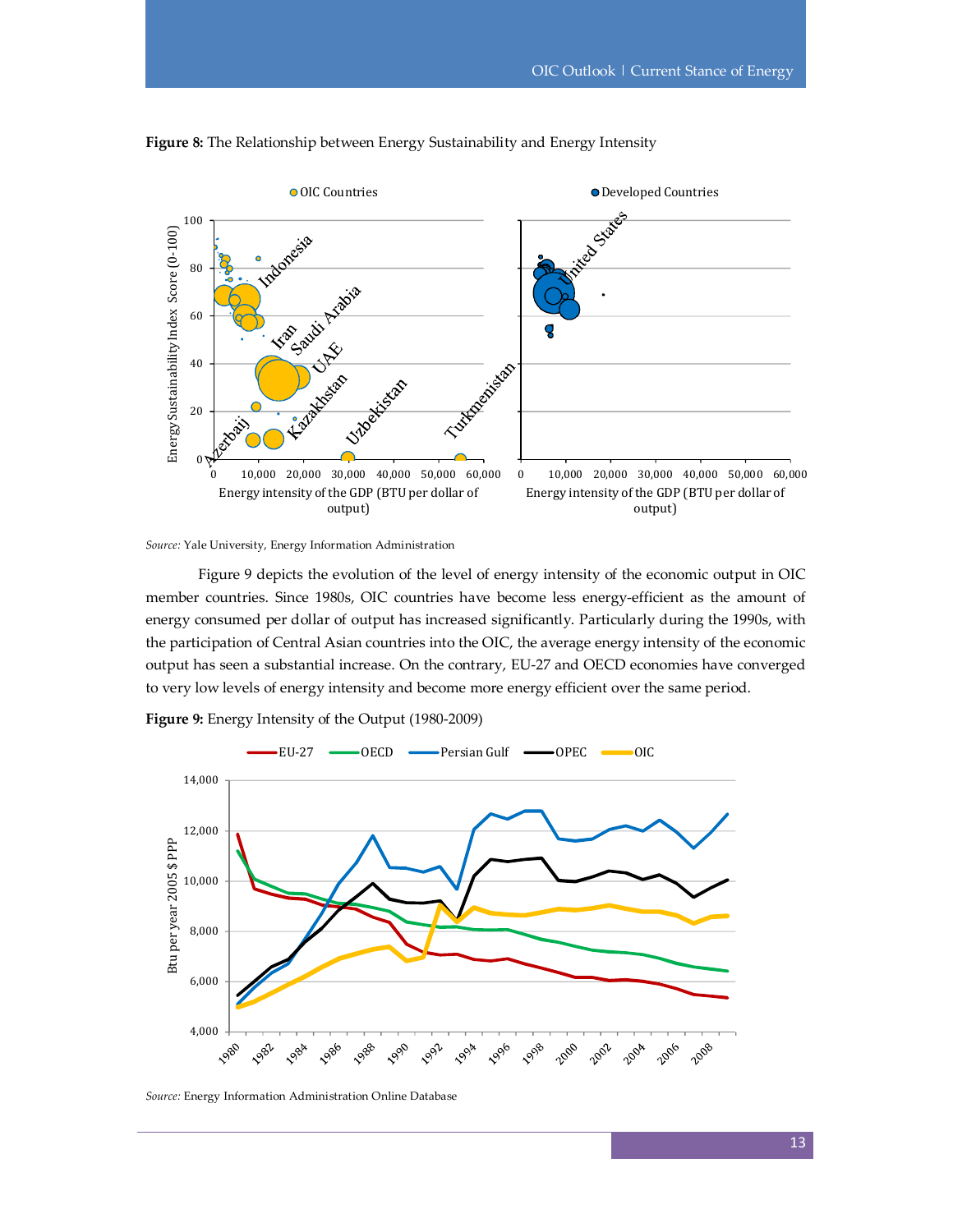Energy is essential for economic development and rising living standards of the community. Changes in countries' energy consumption attitudes mark transitions in the economic and social development of these countries and societies. Energy ladder, in this context, shows the improvement of per capita energy use corresponding to an increase in per capita income over time. Basically, as per capita income increases, the energy types used by economies would be cleaner and more efficient, but more expensive as moving from traditional biomasses to electricity. As it can be noted from Figure 10, where the positions of different countries and country groups on the energy ladder is indicated for the period 1980-2009, there are important differences between economic and energy performances of these countries and country groups. Developing countries, such as China, India and OIC countries, scramble to produce the energy sufficient to climb the ladder, whereas wealthy nations, such as the Republic of Korea, Australia, the US, and EU-27 countries, struggle to adapt their energy consumption patterns to maintain their existing lifestyles. Per capita energy consumption grows with income in a similar pattern across countries and time. Around \$15,000 per capita the relationship shifts as less energy-intensive services dominate economic growth. There are signs of saturation beyond \$25,000 and evidence that later developers require less energy. The figure also implies that many OIC countries still lack access to commercial energy as they are on average characterised by poor per capita primary energy consumption and low levels of per capita income. In other words, OIC countries are still at the beginning of their journey on the energy ladder.



**Figure 10:** Relationship between Income and Energy Consumption (Energy Ladder)

*Source:* World Bank, EIA, Shell International. *\* Data covers the period 1980-2009*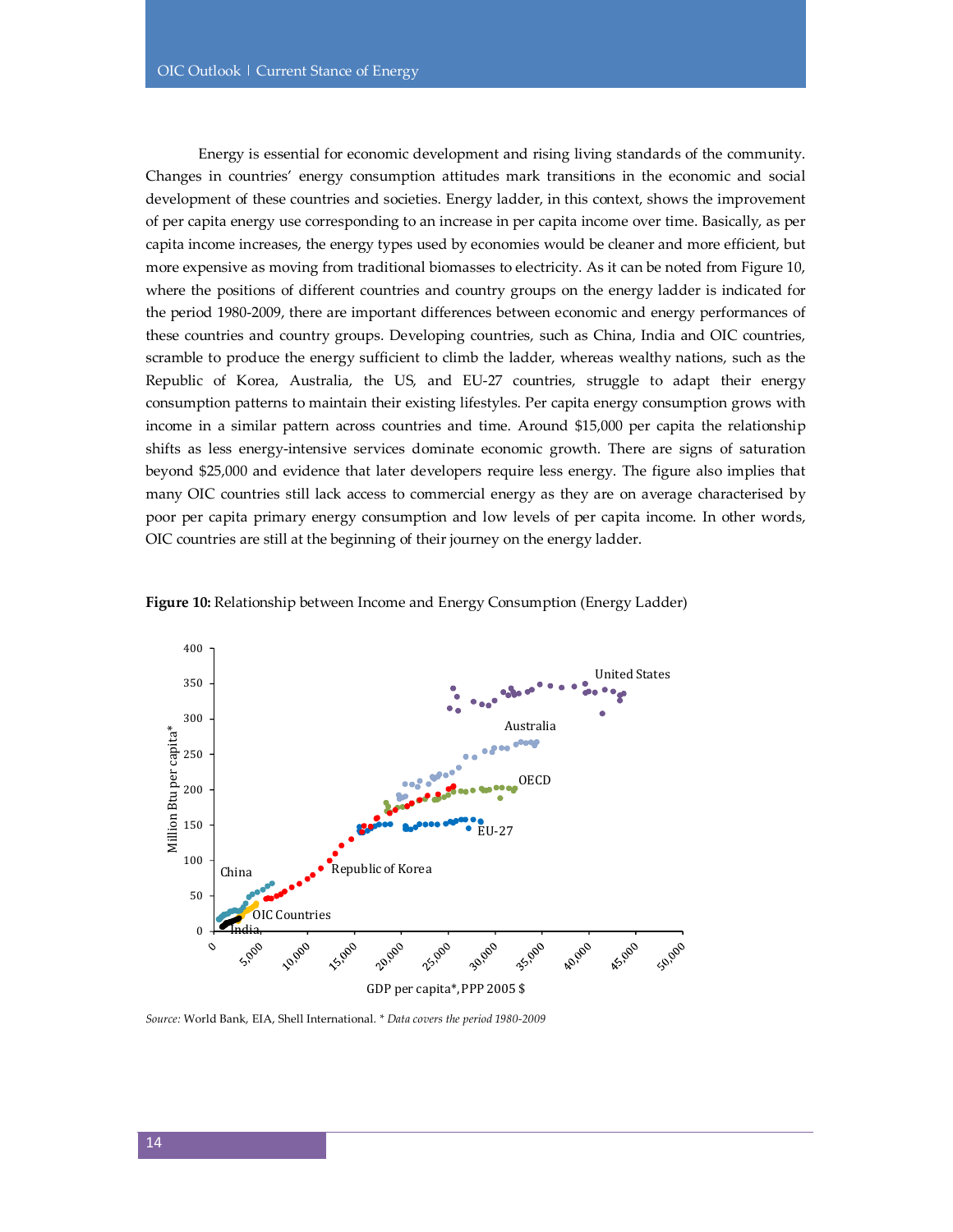#### **6. Conclusion**

OIC member countries are blessed with the wealth of energy resources, particularly with the crude oil and natural gas. They, as a group, hold almost two-thirds (63 per cent and 62 per cent) of the planet's proven crude oil and natural gas reserves, respectively. Notwithstanding this fact, for many member countries, poverty is still a prevalent issue: a considerable portion of the OIC population lives beneath poverty threshold.

It is well known that strong economic growth, particularly coming from the developing countries, will increase the demand for energy for the upcoming years– exceeding the reductions with the help of the energy-efficient technologies. It is, therefore, very important to possess energy sources as well as being able to process it. However, it is illustrated that OIC member countries are lacking the necessary technology and R&D investments to process crude oil to produce more value-added energy products. This leads to an inability to take the full advantage of their leading position in primary energy supply.

On the other hand, it should also be noted that supplies of energy resources such as fossil fuels are finite. Moreover, the combustion of fossil fuels has negative impacts on planet such as acid precipitation, stratospheric ozone depletion and, as a result, global climate change. Therefore, as the world faces an unsustainable energy future, with OIC countries being no exceptions, renewable energy sources (wind, hydro and others) appear to be the most efficient alternative to overcome these challenges. OIC countries, however, show heterogenous structure in terms of renewable energy production from alternative sources.

 There are several strategies exist in order to enhance the widespread application of renewable energy technology among OIC countries (Sopian et al. 2006). For instance, establishing education and capacity building programs will lead to understanding of renewable energy technology. Creating a renewable energy market and financing mechanism, on the other hand will let the countries import high skill labor which may be needed for high-tech RE investments. Moreover, such a market will allow host countries to implement appropriate taxes and incentives to attract international manufacturers utilizing the RE technology. Another strategy can be implementing efficient energy policy provide a healthy business environment for manufacturers. Finally, enhancing industrial collaboration and R&D activities among OIC members would help member countries to not only capture knowledge spillovers but also reduce duplication. It will also support the exploitation of scale economies in R&D and accelerate the commercialization of new technologies and the transfer of research outcomes from universities to industry.

 The member countries are just starting their journey on the energy ladder. The member countries are characterised by on average relatively low per capita income and per capita energy consumption levels. In terms of the energy intensity of the output, the majority of the OIC countries, particularly those blessed with rich energy resources, are economically energy-inefficient and lacking necessary technologies to be able to produce and export higher value-added energy products. This state of affairs, in turn, offers a significant potential for developing the energy industry in OIC member countries, which could be achieved through, inter alia, investing in more energy-efficient technologies and increasing R&D and technology investments in the energy sector.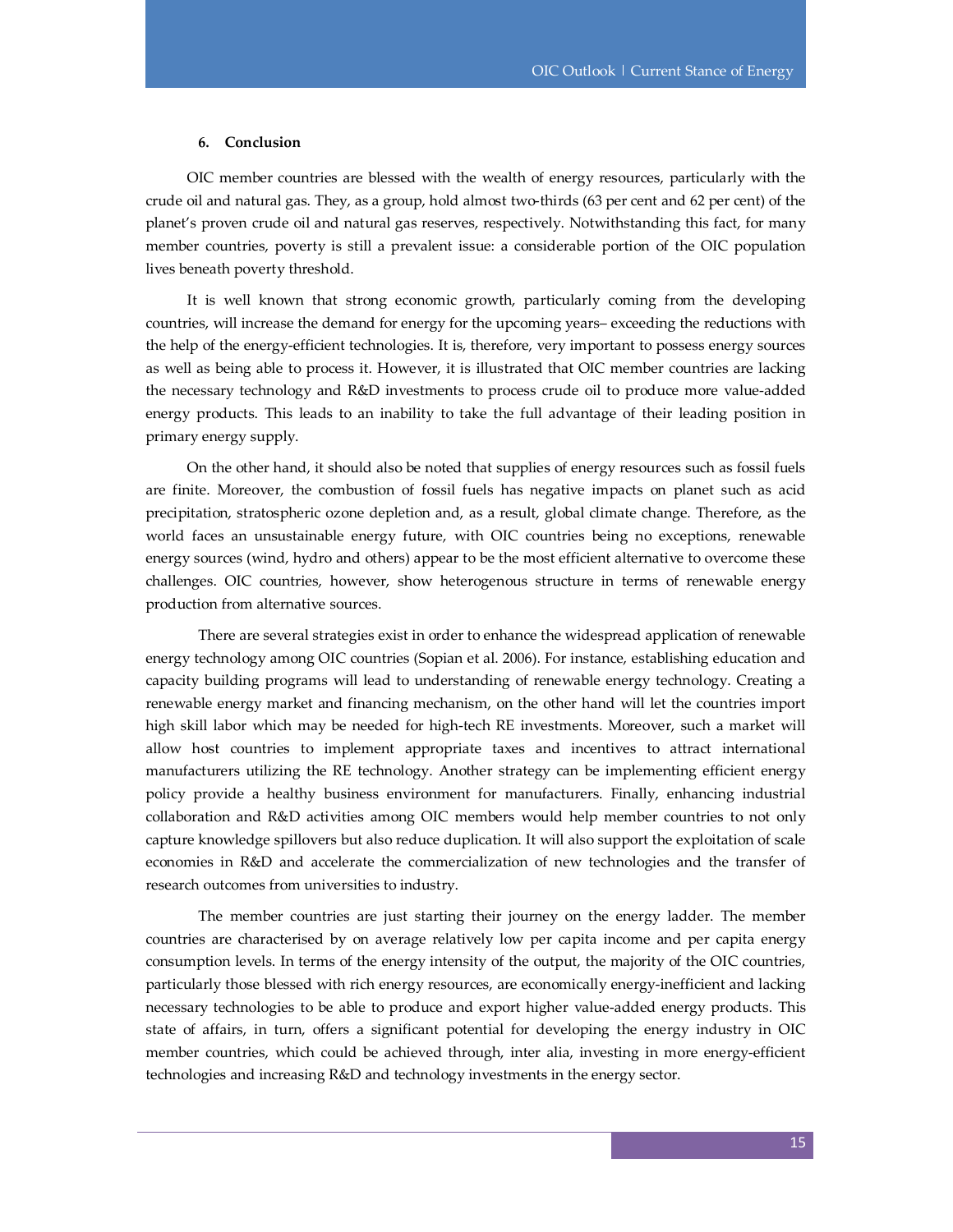# References:

Bloomberg (2011), *Global Trends in Renewable Energy Investment*.

Eggoh, J. C., Bangake, C., Rault, C. (2011), "Energy Consumption and Economic Growth Revisited in African Countries," Energy Policy, 39, pp. 7408-7421.

Energy Information Administration Online Database, http://www.eia.gov/

Haktanir, H. (2004), "The state of Energy in the OIC Member Countries," Journal of Economic Cooperation, 25 (2), pp. 1-74.

Sopian, K., Ali, B. and Asim, N. (2011), "Strategies for renewable energy applications in the Organization of Islamic Conference (OIC) countries," Renewable and Sustainable Energy Reviews, 15, pp. 4706-25.

United Nation, International Human Development Indicators. Available at http://hdr.undp.org/en/statistics/

U.S. Energy Information Administration (EIA), International Energy Statistics Online Database. Available at http://www.eia.gov/

World Bank, WDI Online Database. Available at http://data.worldbank.org/data-catalog/worlddevelopment-indicators

World Wind Energy Association, World Wind Energy Report 2010. Available online at: http://www.wwindea.org/home/images/stories/pdfs/worldwindenergyreport2010\_s.pdf

Yale University, Environmental Performance Index (EPI). Available at http://epi.yale.edu/